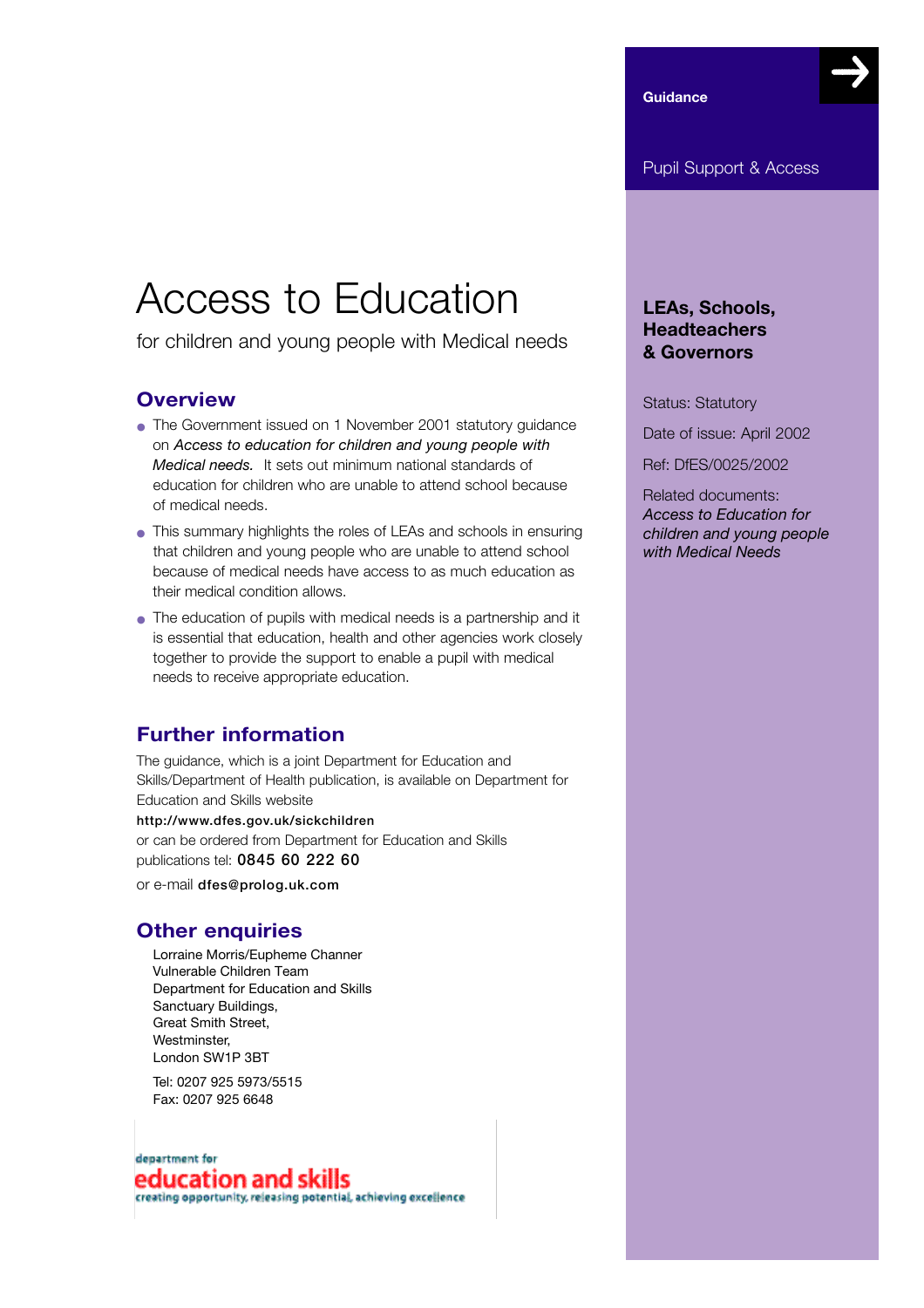# **Background**

- The Government is committed to the education of children and young people who are unable to attend school because of medical needs. Such provision is vital to their future well-being both educationally and socially.
- The Department for Education and Skills conducted an extensive consultation between November 2000 and February 2001 to review the education of those children who are unable to attend school because of medical needs.
- The statutory quidance takes account of views gathered through the consultation, which strongly endorsed the following key principles:
	- Access to education
	- Clear policies, procedures and standards of provision
	- Early identification and intervention
	- Continuity of educational provision
	- Working together
	- Successful reintegration into school
	- Partnership with parents and pupils
	- High quality educational provision
	- Accountability
- Despite the overwhelming support for the key principles, a high proportion of respondents considered that there were barriers in respect of access to education for pupils who are unable to attend school because of medical needs. However, respondents also pointed to much good practice in overcoming those barriers and enabling pupils to achieve their potential. The guidance is designed to build on examples of good practice and to make these principles a reality.

## **The Statutory Framework**

● Section 19 of the Education Act 1996 provides that *'Each local education authority shall make arrangements for the provision of suitable education at school or otherwise than at school for those children of compulsory school age who, by reason of illness, exclusion from school or otherwise, may not for any period receive suitable education unless such arrangements are made for them.'* Local education authorities also have the power to provide suitable education otherwise than at school for young people over compulsory school age but under the age of 19.

#### **Access to education:** All pupils should continue to have access to as much education as their medical condition allows so that they are able to maintain the momentum of their education and to keep up with their studies.

- Education for pupils who are unable to attend school because of medical needs can be provided in a variety of ways, for example through the provision of a hospital school or hospital teaching service, home teaching or an integrated hospital/home education service. Whatever the mode of provision, it is important that each of the component elements forms part of a strategic planning framework.
- Hospital and home teaching services, or discrete parts of services, which provide education in a unit or school type setting, must either be established as a hospital school or registered with the Department for Education and Skills as a Pupil Referral Unit (PRU). It is good practice for PRUs that provide for pupils with medical needs to cater exclusively for them.
- LEAs should ensure that:
	- Pupils are not at home without access to education for more than 15 working days.
	- Pupils who have an illness/diagnosis which indicates prolonged or recurring periods of absence from school, whether at home or in hospital, have access to education, so far as possible from day one.
	- Pupils receive an education of similar quality to that available in school, including a broad and balanced curriculum.
	- Pupils educated at home receive a minimum entitlement of 5 hours teaching per week. This is a minimum and should be increased where necessary to enable a pupil to keep up with their studies. This is particularly important when a pupil is approaching public examinations.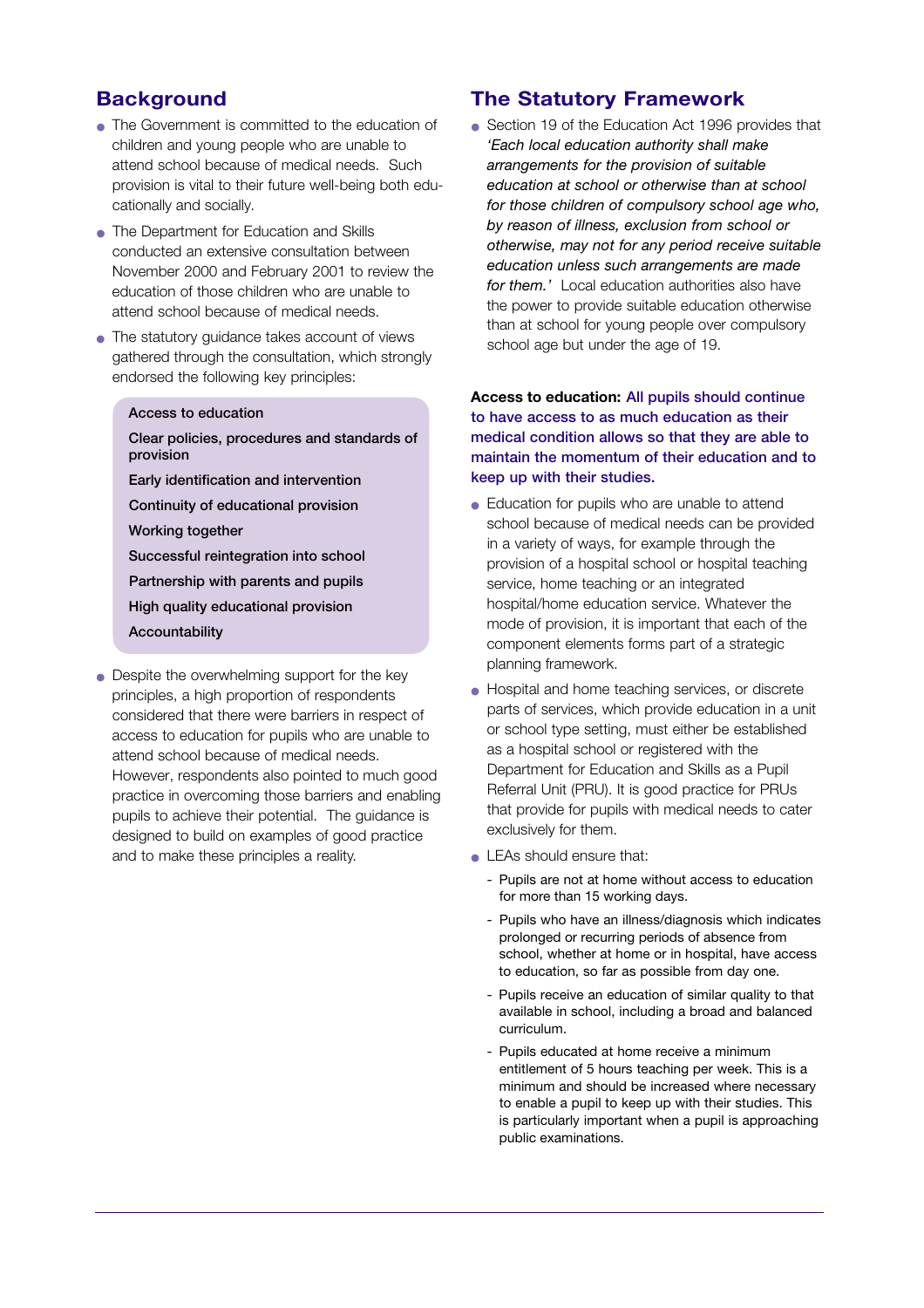- Whether the child or young person is able to access this entitlement will depend on medical advice, and when they feel able to cope with it.
- Schools should:
	- Have a policy and a named person responsible for dealing with pupils who are unable to attend school because of medical needs.
	- Notify the LEA/EWO if a pupil is, or is likely to be, away from school due to medical needs for more than 15 working days.
	- Supply the appropriate education provider with information about a pupil's capabilities, educational progress, and programme of work.
	- Be active in the monitoring of progress and in the reintegration into school, liaising with other agencies, as necessary.
	- Ensure that pupils who are unable to attend school because of medical needs are kept informed about school social events, are able to participate, for example, in homework clubs, study support and other activities.
	- Encourage and facilitate liaison with peers, for example, through visits and videos.

**Clear policies, procedures, standards and responsibilities:** All parties should be aware of their roles and responsibilities and be clear about the standards of service that are expected of them. Policies should be clear, transparent and easily accessible to all.

- Each LEA should have a named senior officer with responsibility for the provision of education for children and young people who are unable to attend school because of medical needs.
- Each LEA should also have a written policy statement on the implementation of its legal duty to provide education for children and young people who are unable to attend school because of their medical needs and its place in the authority's Education Development Plan.
- Similarly all schools need to have a written policy and procedures for dealing with the education of pupils with medical needs.

**Early identification and intervention:** A child or young person who is unable to attend school because of medical needs should have their educational needs identified and receive educational support quickly and effectively.

- LEAs are responsible for ensuring that:
	- There are clear lines of communication.
	- Each pupil, who is unable to attend school because of a long term or recurring medical condition, has a personal education plan.
	- Parents are informed about whom to contact to request the provision of education otherwise than at school.
	- Medical advice is sought and acted upon without delay.
- For children and young people's needs to be identified early, cross agency working and liaison between health services, social services and learning services is essential.

#### **Continuity of educational provision:** The aim of any provision should be to provide continuity of education similar to that provided at the pupil's home school.

- It is essential that there is good liaison between the school, parents, hospital and home teaching service. LEAs and schools should designate someone with specific responsibility for the education of children and young people who are unable to attend school because of medical needs.
- The home school should:
	- Liaise with home and hospital teaching services to enable them to draw up a personal education plan to cover the complete education for a pupil who is likely to be at home for more than 15 working days and pupils with chronic illnesses who regularly miss some school. This plan should be agreed with appropriate health service personnel.
	- Consider the need for assessment under the Code of Practice on the Identification and Assessment of Pupils with Special Educational Needs, of pupils with a medical need.
	- Provide information about records of achievement and curriculum for individual pupils as promptly as possible.
- Pupils who are admitted to hospital on a recurring basis should have access to education from day one. Arrangements should be in place to ensure that such pupils have work packs prepared in advance to bring into hospital with them.